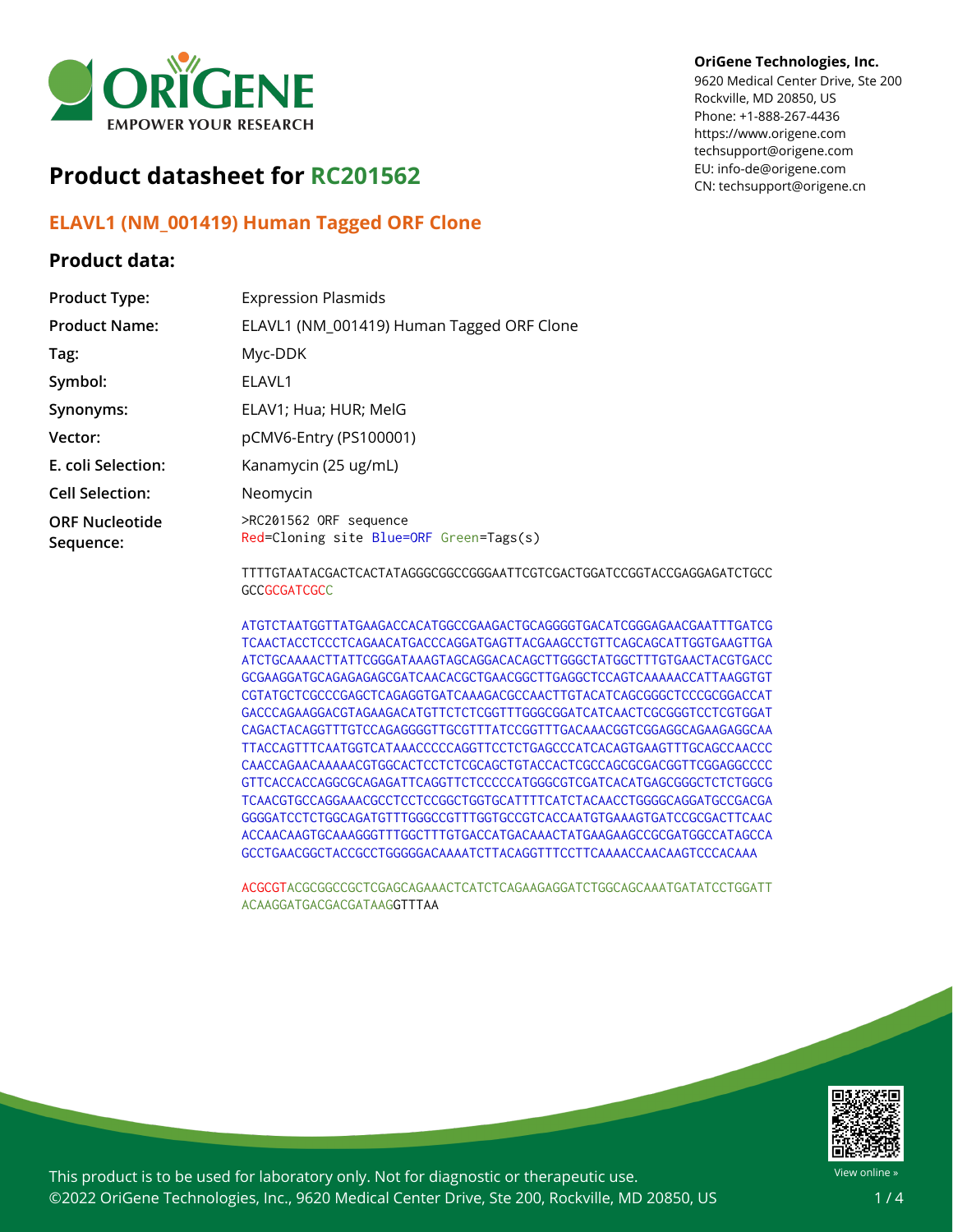



\* The last codon before the Stop codon of the ORF

### **Plasmid Map:**



**ACCN:** NM\_001419

This product is to be used for laboratory only. Not for diagnostic or therapeutic use. ©2022 OriGene Technologies, Inc., 9620 Medical Center Drive, Ste 200, Rockville, MD 20850, US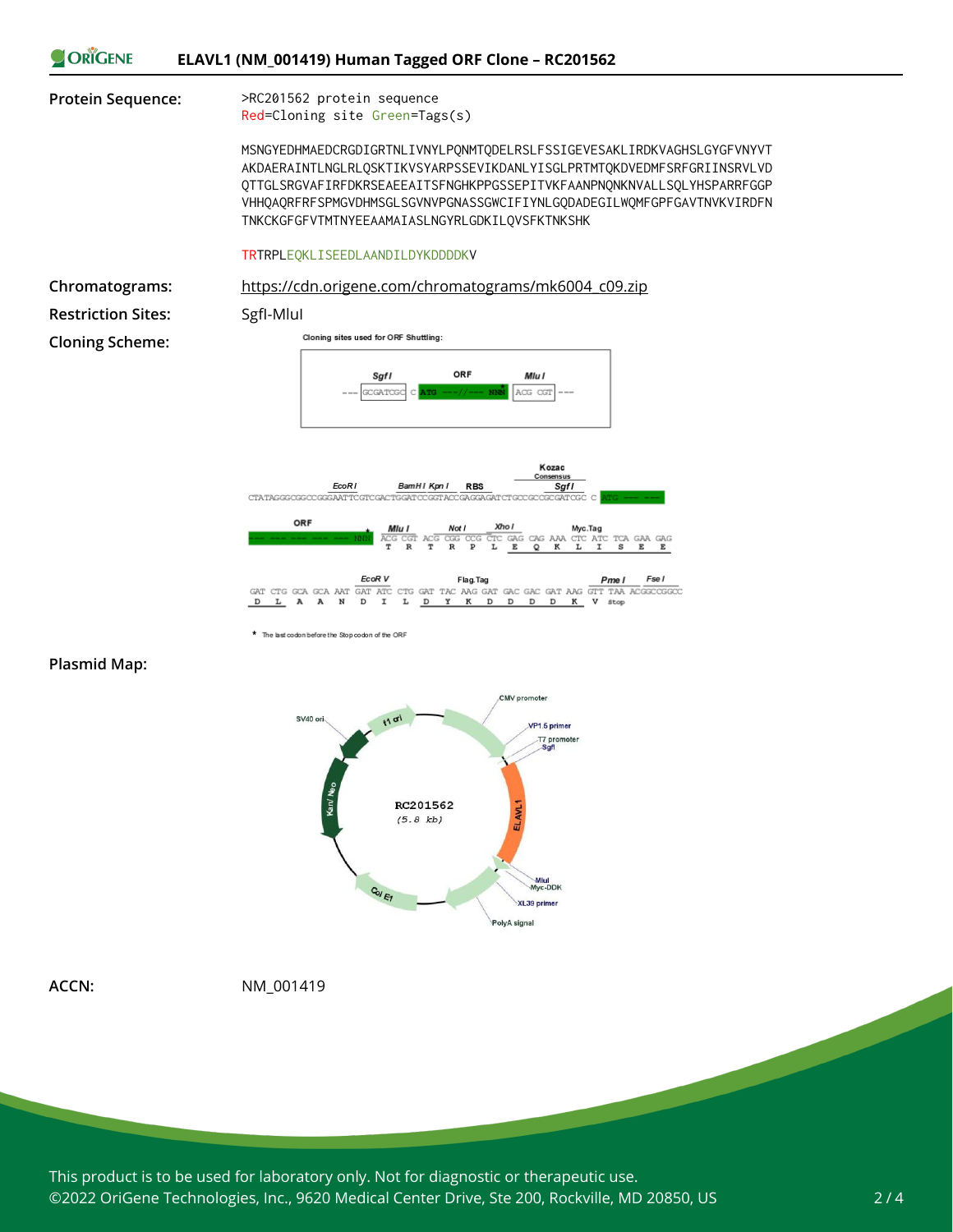#### ORIGENE **ELAVL1 (NM\_001419) Human Tagged ORF Clone – RC201562**

| <b>ORF Size:</b>              | 978 bp                                                                                                                                                                                                                                                                                                                                                                                                                                                                   |
|-------------------------------|--------------------------------------------------------------------------------------------------------------------------------------------------------------------------------------------------------------------------------------------------------------------------------------------------------------------------------------------------------------------------------------------------------------------------------------------------------------------------|
| <b>OTI Disclaimer:</b>        | The molecular sequence of this clone aligns with the gene accession number as a point of<br>reference only. However, individual transcript sequences of the same gene can differ through<br>naturally occurring variations (e.g. polymorphisms), each with its own valid existence. This<br>clone is substantially in agreement with the reference, but a complete review of all prevailing<br>variants is recommended prior to use. More info                           |
| <b>OTI Annotation:</b>        | This clone was engineered to express the complete ORF with an expression tag. Expression<br>varies depending on the nature of the gene.                                                                                                                                                                                                                                                                                                                                  |
| Components:                   | The ORF clone is ion-exchange column purified and shipped in a 2D barcoded Matrix tube<br>containing 10ug of transfection-ready, dried plasmid DNA (reconstitute with 100 ul of water).                                                                                                                                                                                                                                                                                  |
| <b>Reconstitution Method:</b> | 1. Centrifuge at 5,000xg for 5min.<br>2. Carefully open the tube and add 100ul of sterile water to dissolve the DNA.<br>3. Close the tube and incubate for 10 minutes at room temperature.<br>4. Briefly vortex the tube and then do a quick spin (less than 5000xg) to concentrate the liquid<br>at the bottom.<br>5. Store the suspended plasmid at -20°C. The DNA is stable for at least one year from date of<br>shipping when stored at -20°C.                      |
| RefSeq:                       | NM 001419.3                                                                                                                                                                                                                                                                                                                                                                                                                                                              |
| <b>RefSeq Size:</b>           | 6075 bp                                                                                                                                                                                                                                                                                                                                                                                                                                                                  |
| <b>RefSeq ORF:</b>            | 981 bp                                                                                                                                                                                                                                                                                                                                                                                                                                                                   |
| Locus ID:                     | 1994                                                                                                                                                                                                                                                                                                                                                                                                                                                                     |
| <b>UniProt ID:</b>            | Q15717                                                                                                                                                                                                                                                                                                                                                                                                                                                                   |
| Cytogenetics:                 | 19p13.2                                                                                                                                                                                                                                                                                                                                                                                                                                                                  |
| Domains:                      | <b>RRM</b>                                                                                                                                                                                                                                                                                                                                                                                                                                                               |
| MW:                           | 36.1 kDa                                                                                                                                                                                                                                                                                                                                                                                                                                                                 |
| <b>Gene Summary:</b>          | The protein encoded by this gene is a member of the ELAVL family of RNA-binding proteins<br>that contain several RNA recognition motifs, and selectively bind AU-rich elements (AREs)<br>found in the 3' untranslated regions of mRNAs. AREs signal degradation of mRNAs as a<br>means to regulate gene expression, thus by binding AREs, the ELAVL family of proteins play a<br>role in stabilizing ARE-containing mRNAs. This gene has been implicated in a variety of |

biological processes and has been linked to a number of diseases, including cancer. It is highly expressed in many cancers, and could be potentially useful in cancer diagnosis, prognosis, and therapy. [provided by RefSeq, Sep 2012]

This product is to be used for laboratory only. Not for diagnostic or therapeutic use. ©2022 OriGene Technologies, Inc., 9620 Medical Center Drive, Ste 200, Rockville, MD 20850, US